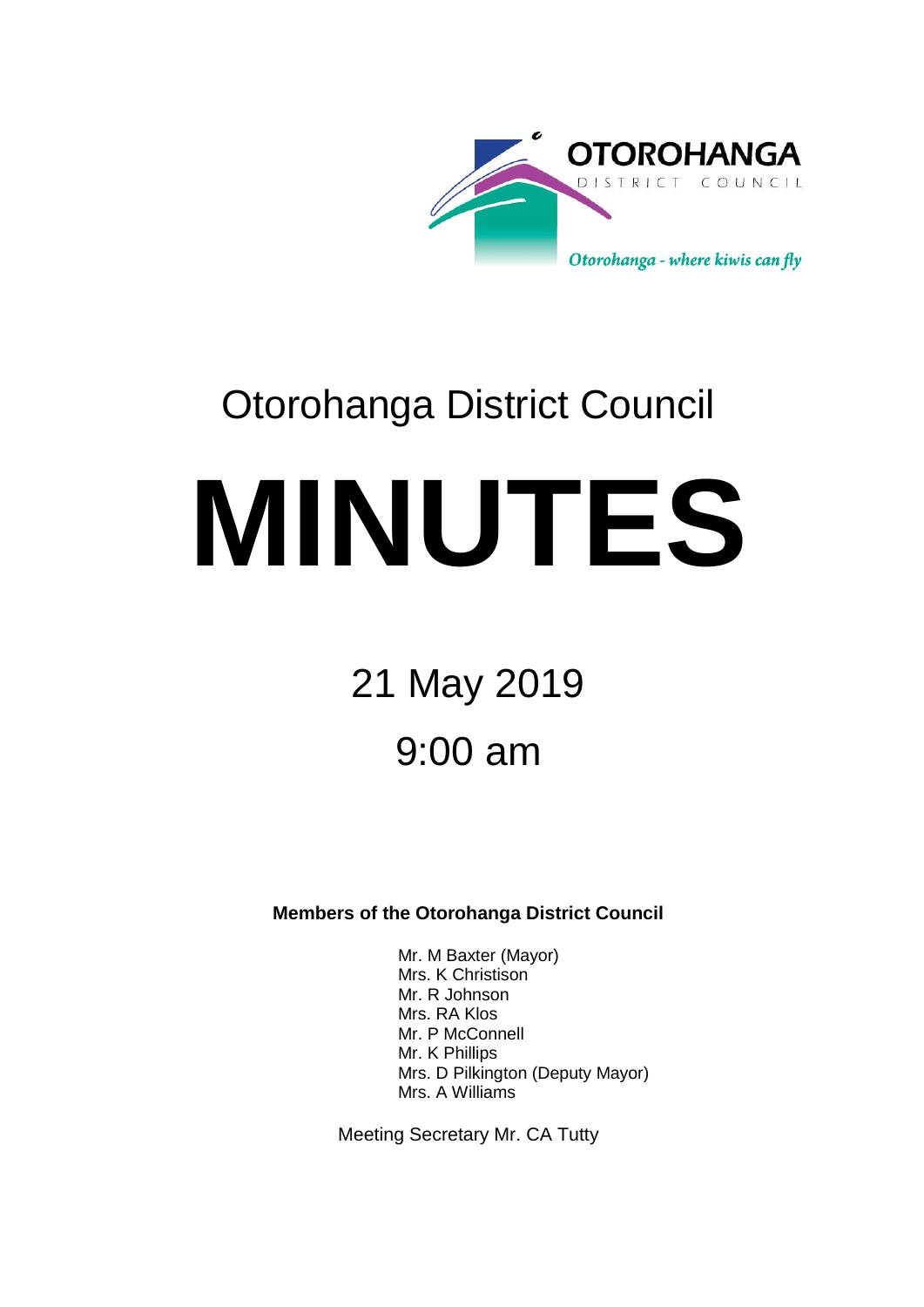## **OTOROHANGA DISTRICT COUNCIL**

**21 MAY 2019**

Minutes of an ordinary Meeting of the Otorohanga District Council held in the Council Chambers, 17 Maniapoto Street, Otorohanga on Tuesday 21 May 2019 commencing at 9am

# **MINUTES**

### **ORDER OF BUSINESS:**

| ITEM                                                                         |                                                                                                 | <b>PAGE</b>  |
|------------------------------------------------------------------------------|-------------------------------------------------------------------------------------------------|--------------|
| <b>PRESENT</b>                                                               |                                                                                                 | 1            |
| <b>IN ATTENDANCE</b>                                                         |                                                                                                 | 1            |
| <b>APOLOGIES</b>                                                             |                                                                                                 | 1            |
| <b>OPENING PRAYER</b>                                                        |                                                                                                 | 1            |
| <b>PUBLIC FORUM (UP TO 30 MINUTES)</b>                                       |                                                                                                 | 1<br>1       |
| <b>DECLARATION OF CONFLICTS OF INTEREST</b>                                  |                                                                                                 | 1            |
| <b>CONFIRMATION OF MINUTES – OTOROHANGA DISTRICT COUNCIL – 16 APRIL 2019</b> |                                                                                                 | 1            |
| CONFIRMATION OF MINUTES – EXTRAORDINARY MEETING OTOROHANGA DISTRICT COUNCIL  |                                                                                                 | 2            |
|                                                                              | RECEIPT OF MINUTES - OTOROHANGA COMMUNITY BOARD - 1 MAY 2019                                    | $\mathbf{2}$ |
|                                                                              | <b>RECEIPT OF MINUTES - KAWHIA COMMUNITY BOARD - 2 APRIL 2019</b>                               | 2            |
|                                                                              | <b>CONFIRMATION OF MINUTES - KAWHIA COMMUNITY BOARD – 6 APRIL 2018</b>                          | 3            |
| <b>REPORTS</b>                                                               |                                                                                                 |              |
| <b>ITEM 359</b>                                                              | <b>HIS WORSHIP THE MAYOR - VERBAL REPORT</b>                                                    | 3            |
| <b>ITEM 360</b>                                                              | <b>CHIEF EXECUTIVE REPORT 16 APRIL TO 20 MAY 2019</b>                                           | 3            |
| <b>ITEM 361</b>                                                              | <b>SPEED MANAGEMENT PLANNING – OTOROHANGA DISTRICT</b>                                          | 5            |
| <b>ITEM 362</b>                                                              | <b>ROUTINE ENGINEERING REPORT</b>                                                               | 4            |
| <b>ITEM 363</b>                                                              | APPLICATION FOR TEMPORARY ROAD CLOSURE – HAMILTON CAR CLUB –<br><b>HODDLE ROAD RALLY SPRINT</b> | 4            |
| <b>ITEM 364</b>                                                              | <b>HAMILTON CITY COUNCIL FUNDING CONTRIBUTION TO SKYCITY</b><br><b>APPLICATION</b>              | 6            |
| <b>ITEM 365</b>                                                              | <b>DISTRICT LIBRARIAN'S REPORT</b>                                                              | 6            |
| <b>ITEM 366</b>                                                              | <b>PLANNING REPORT FOR JANUARY TO MARCH 2019</b>                                                | 6            |
| <b>ITEM 367</b>                                                              | <b>BUILDING CONTROL REPORT FOR JANUARY TO MARCH 2019</b>                                        | 7            |
| <b>ITEM 368</b>                                                              | ANIMAL CONTROL OFFICERS REPORT FOR JANUARY TO MARCH 2019                                        | 7            |
| <b>ITEM 369</b>                                                              | AROHENA SECURITY CAMERAS COMMITTEE REQUEST FOR FUNDING                                          | 7            |
| <b>ITEM 370</b>                                                              | <b>MATTERS REFERRED 16 APRIL 2019</b>                                                           | 7            |
|                                                                              | <b>COUNCILLOR UPDATE</b>                                                                        | 8            |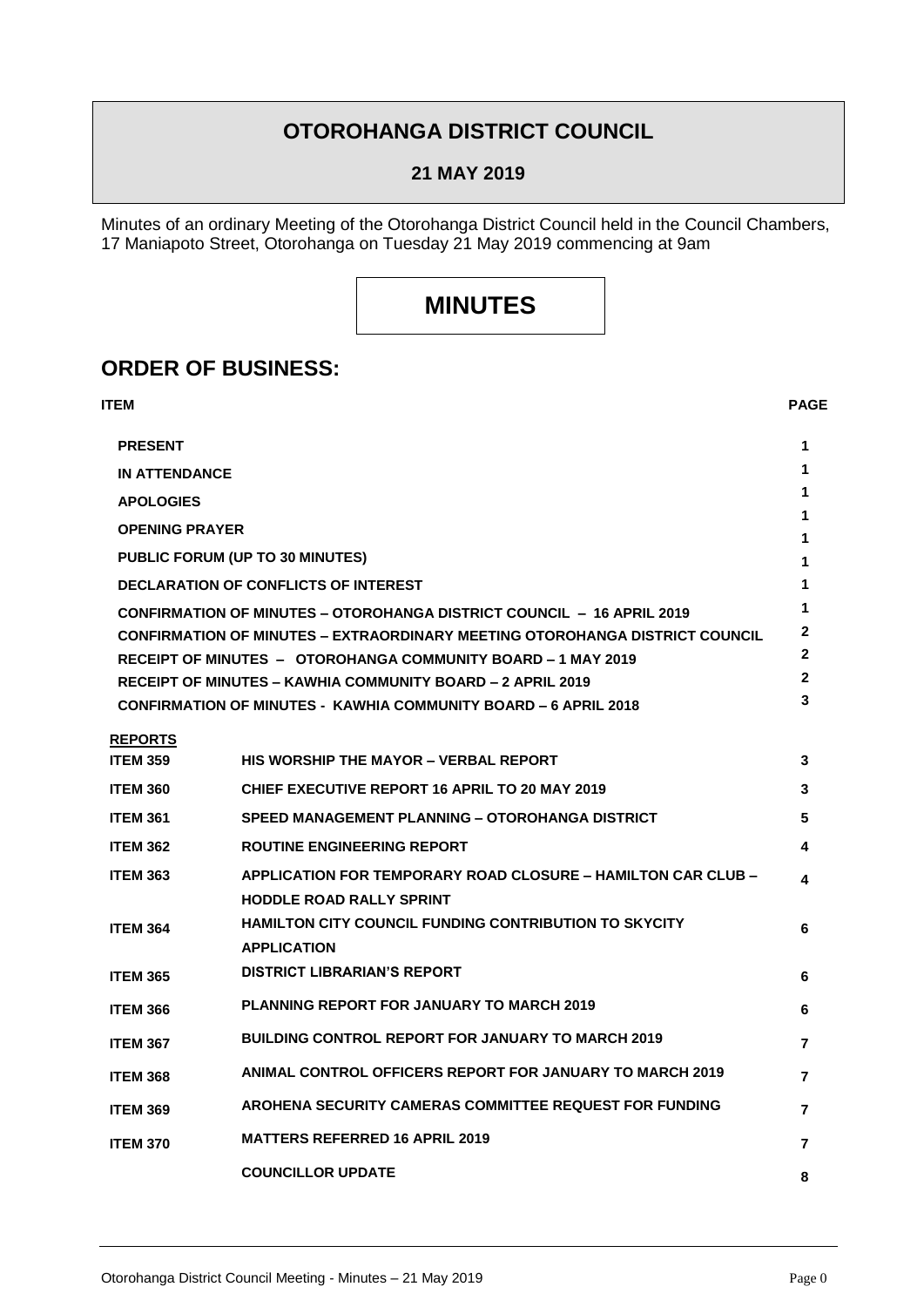#### **PRESENT**

Mr. MM Baxter (Mayor), Councillors RA Klos, K Christison, AJ Williams, K Phillips, D Pilkington and P McConnell.

#### **IN ATTENDANCE**

Ms. T Winter (Chief Executive) Messrs, R Brady (Engineering Manager), G Bunn (Corporate Services Manager), CA Tutty (Governance Supervisor) and Ms T Ambury (Community and Economic Development Manager)

His Worship declared the meeting open and welcomed those present. He extended a special welcome to the press and Mr. K Hickey.

#### **APOLOGIES**

**Resolved** that the apology received from Councillor R Johnson be sustained.

#### **His Worship / Councillor Pilkington**

#### **OPENING PRAYER**

Councillor McConnell read the Opening Prayer

#### **PUBLIC FORUM**

Mr. Kevin Hickey attended the public forum and raised the following matters:

- Support for the Hamilton Car Club Hoddle Road Rally Sprint
- Whether Council provides feedback to people who speak in the public forum at Council meetings
- Concern about Pampas grass throughout the district

His Worship replied to Mr. Hickey regarding the provision for feedback and advised that if Council feels it should respond then it will get back to those involved.

He also said that Council is aware of the presence of Pampas grass throughout the District.

#### **DECLARATION OF CONFLICTS OF INTEREST**

Councillor Klos referred to Item 369 – the request for funding from the Arohena Security Camera Committee and reported that as she is a ratepayer / resident in the area she would like to contribute to the discussion.

It was agreed that Councillor Klos take part in the discussion on the request but refrain from voting on any resolution.

#### **CONFIRMATION OF MINUTES – OTOROHANGA DISTRICT COUNCIL – 16 APRIL 2019**

**Resolved** that the Minutes of the meeting of the Otorohanga District Council held on 16 April 2019, as circulated, be approved as a true and correct record of that meeting and the resolutions contained therein be adopted.

#### **Councillor Pilkington / His Worship**

#### Sport Waikato Coordinator

Councillor Pilkington referred to page 1, the item regarding the Sport Waikato Coordinator and asked whether any further developments had taken place.

His Worship replied that Sport Waikato will be presenting at the next Council meeting.

#### Parking Warden

Councillor Pilkington then referred to page 6, the item regarding a Parking Warden and asked whether the Environmental Services Manager had followed up on this matter.

The Chief Executive replied that at the present time the Environmental Services Manager has been unable to secure the services of a Parking Warden however, she will request that he update members at the next Kawhia Community Board meeting.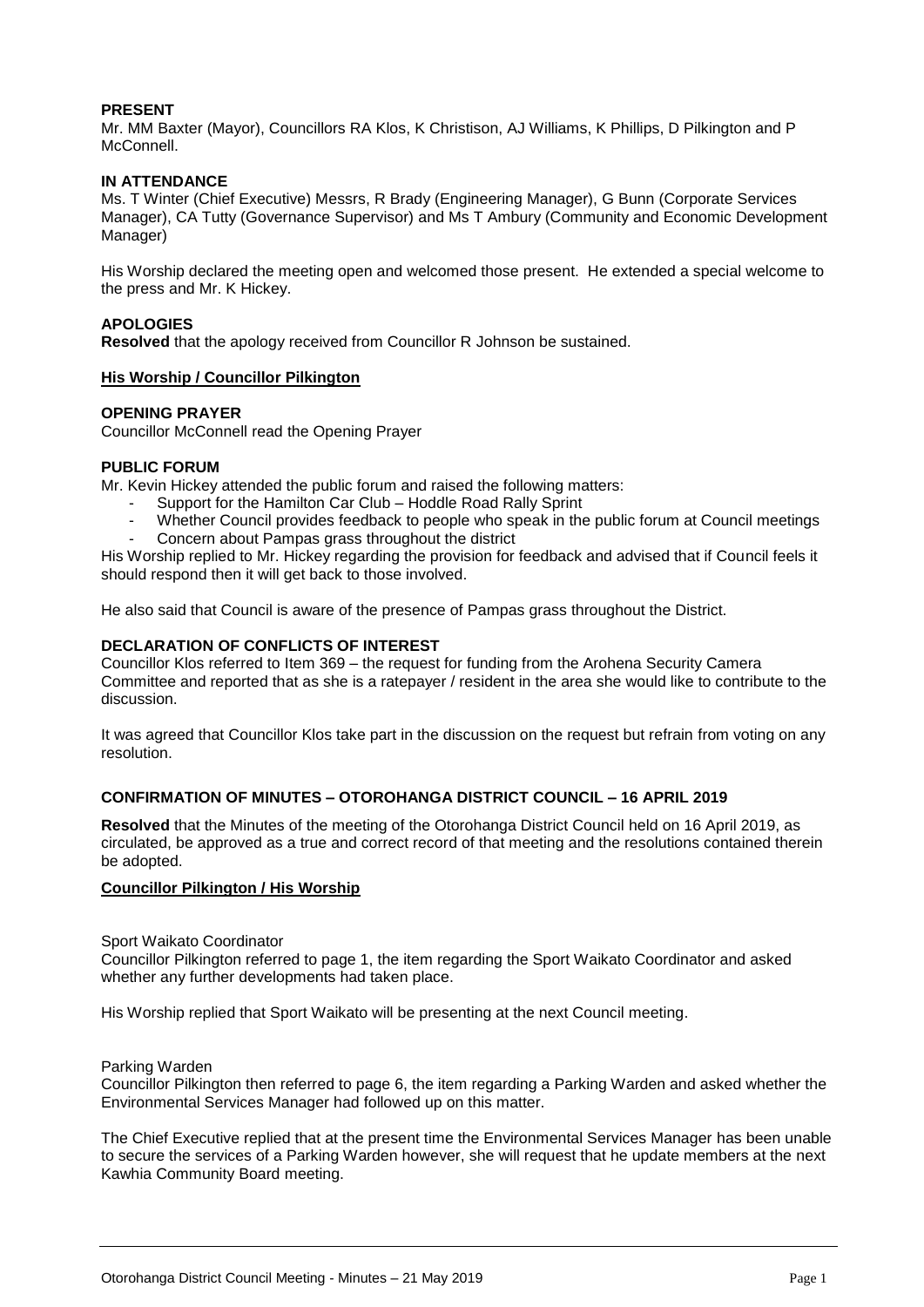#### Dog Control Policy Review

Councillor Phillips queried whether Councillors had been forwarded an email from the Environmental Services Manager providing an update on the review of the Dog Control Policy. The Chief Executive confirmed that the email has been sent and said she would forward it to Cr Phillips.

#### **CONFIRMATION OF MINUTES – OTOROHANGA DISTRICT COUNCIL – EXTRAORDINARY MEETING – 1 MAY 2019**

Resolved that the Minutes of the Extraordinary meeting of the Otorohanga District Council held on 1 May 2019, as circulated, be approved as a true and correct record of that meeting and the resolutions contained therein be adopted.

#### **Councillor McConnell / Councillor Pilkington**

Former Girl Guides Hall

Councillor Pilkington advised that as no upgrade will be carried out to the former Girl Guide Hall immediately should consideration be given to the original scope to paint the building.

Councillor McConnell confirmed that the scope of the proposed work had changed from the original to not only a repaint but also some other features to further improve the look.

His Worship suggested that members meet with the Otorohanga Community Trust on this matter. He said he is happy with the suggestion as long as Council remains within the proposed timeframe.

His Worship advised that a decision was made not to proceed with any works as there was no way the painting or enhancing of the building would be able to be completed before the opening of the Medical Centre.

He advised that a six-month timeframe had been put in place to get something done, either an indication of what the Community Facilities space would look like or work was carried out on the Girl Guides Hall. Gs35

#### Extraordinary Meetings

Councillor Phillips referred to the holding of extraordinary meetings and asked that these be avoided if possible. He referred to the cost involved and the availability of members to attend such meetings.

His Worship replied that Councillors loads are very light compared to some other Councils and that there was the need to hold the recent extraordinary meeting.

The Chief Executive advised that she felt there was sufficient Community interest and the feeling of Council to consider the matter relating to the former Girl Guide Hall prior to the scheduled meeting.

#### **RECEIPT OF MINUTES – OTOROHANGA COMMUNITY BOARD – 1 MAY 2019**

**Resolved** that the Minutes of the meeting of the Otorohanga Community Board held on 1 May 2019 be received.

#### **Councillor McConnell / Councillor Christison**

Councillor Christison referred to page 3 and reported that Mrs. Hurley's Christian name has been spelt incorrectly.

#### **RECEIPT OF MINUTES – KAWHIA COMMUNITY BOARD – 2 APRIL 2019**

**Resolved** that the Minutes of the meeting of the Kawhia Community Board held on 2 April 2019 be received.

#### **Councillor Pilkington / His Worship**

#### Abbreviated Minutes

Councillor Klos expressed the opinion that in trying to be briefer, some of the main points in the minutes have lost their context.

The Chief Executive referred to one particular item and advised that this was referring to staff and she felt it not appropriate for specific details to be recorded.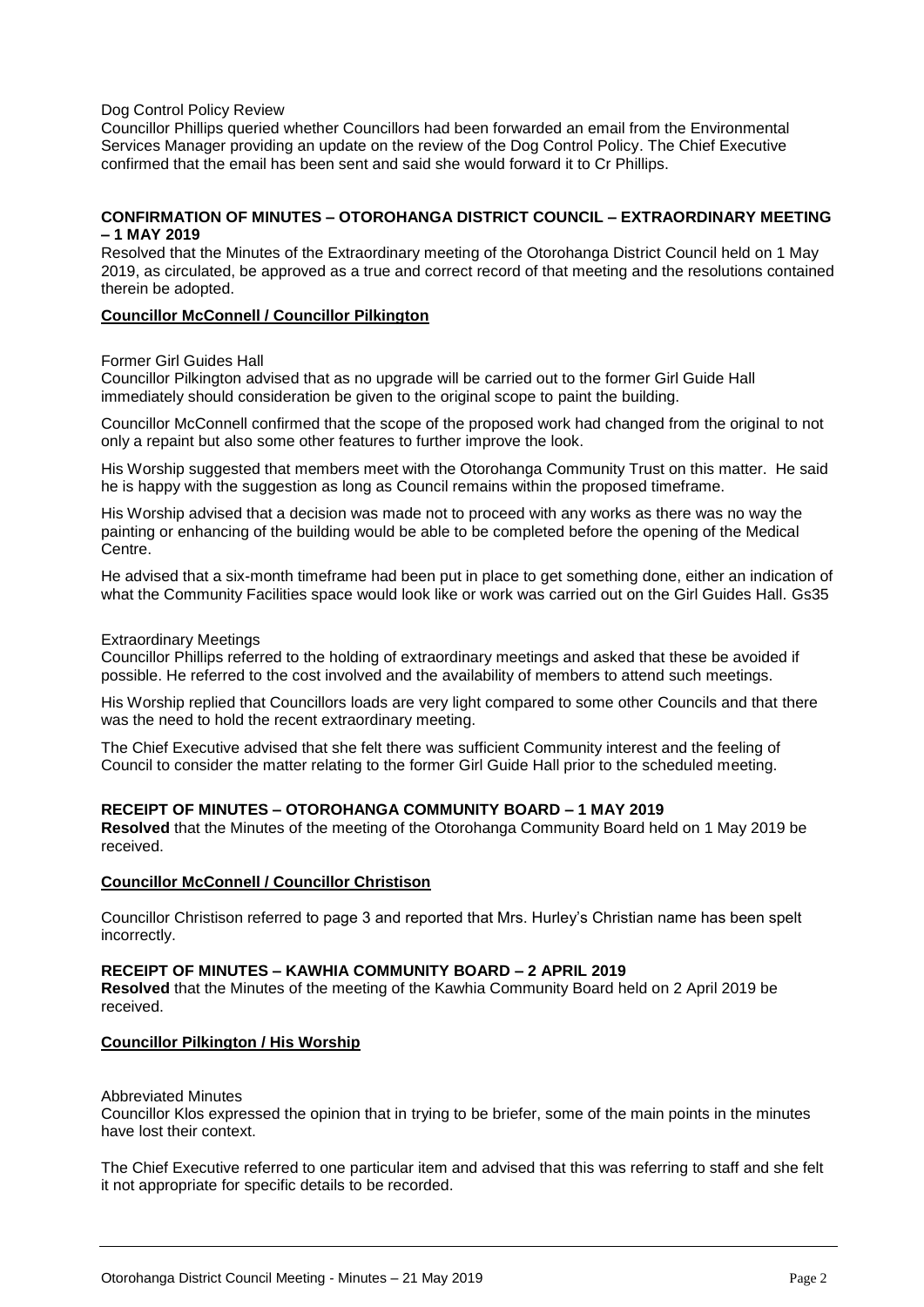Correction

Councillor Pilkington refereed to page 2 in particular the second paragraph and advised that the word Motels should be corrected to read Marae.

#### **CONFIRMATION OF MINUTES – KAWHIA COMMUNITY BOARD – 6 APRIL 2018**

**Resolved** that the Minutes of the Kawhia Community Board meeting held on 6 April 2018 be received and the recommendations contained therein be adopted.

#### **Councillor Pilkington / His Worship**

#### **ITEM 359 – HIS WORSHIP THE MAYOR – VERBAL REPORT**

His Worship presented a verbal report outlining his activities he carried out since the last meeting of Council held on 16 April 2019.

Other than his regular daily routine, these items included:

- Mayors and Chief Executive met with Sport Waikato representatives
- Attendance at the ANZAC Day Ceremony held in both Otorohanga and Kawhia
- Mayoral Forum meeting held on 29 April 2019
- Wellington meetings on the funding of the TUIA Programme
- Regional Transport Committee meetings
- South Island Tour vising five Mayors from respective Councils and Chair of Mayors Taskforce for Jobs
- Joint Mayor and Chief Executive tour of Waikeria Prison extension project
- ODDB Breakfast Otorohanga Club
- Meeting with MP Barbara Kuriger

**Resolved** that His Worship the Mayor's verbal report be received.

#### **His Worship / Councillor Pilkington**

#### **ITEM 360 – CHIEF EXECUTIVE REPORT 16 APRIL TO 20 MAY 2019**

The Chief Executive referred members to her report of the key focus areas for the period 16 April to 20 May 2019

- Health, Safety and Wellbeing
- Iwi Liaison
- Meetings with Business Owners
- Four Wellbeing's Back in the Local Government Act
- Professional / Personal Development
- Other meetings and activities

The Chief Executive reported that one of her major focuses is that of Health, Safety and Wellbeing therefore she has contracted Tracey Stevenson from HS-Connexions Limited to assist with this service.

Councillor Christison suggested that Mrs. Stevenson be encouraged to meet with Pastor Peter Coventry to discuss the wellbeing of staff.

**Resolved** that The Chief Executives report for the period 16 April to 20 May 2019 be received.

#### **His Worship / Councillor Pilkington**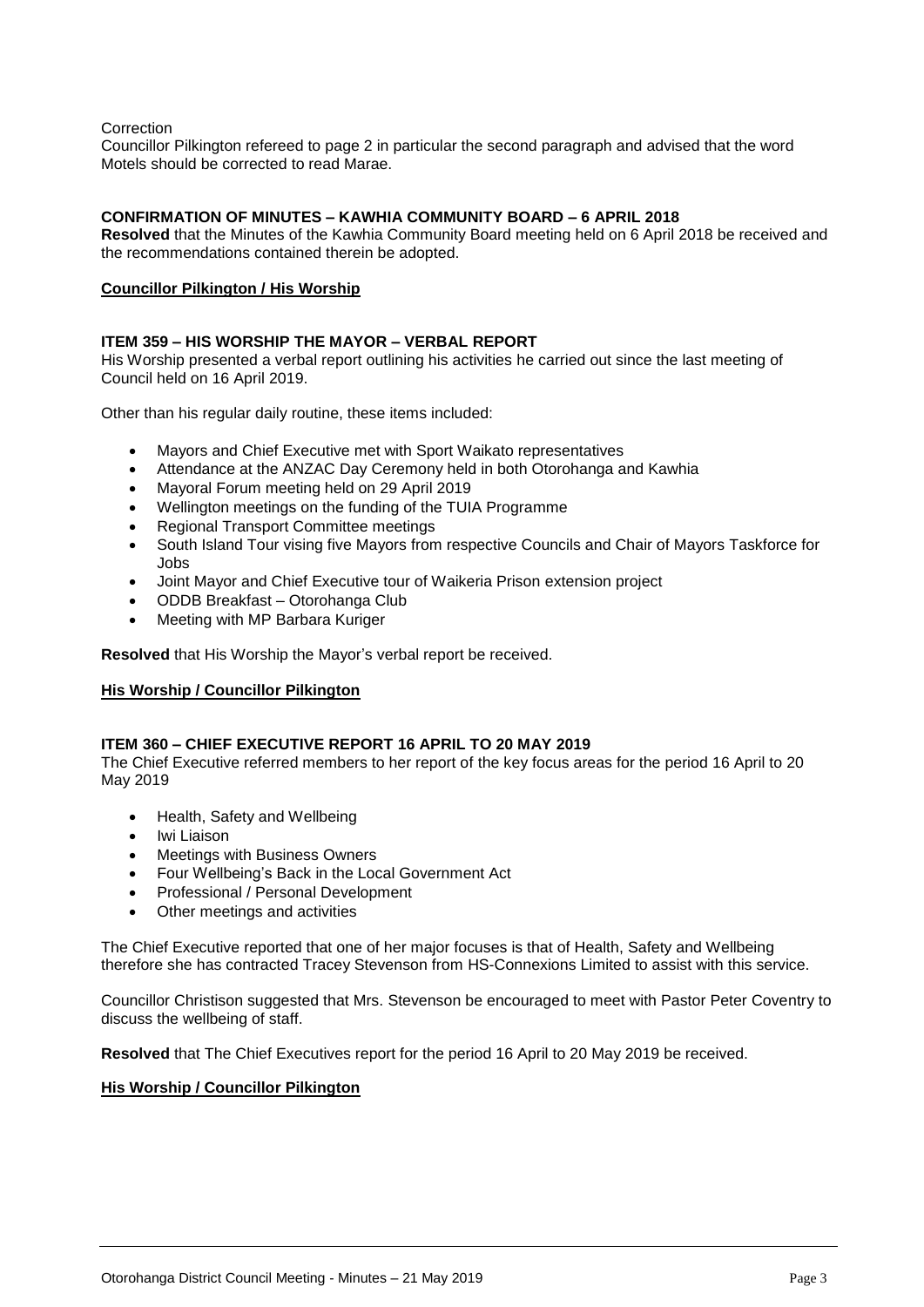#### **ITEM 362 – ROUTINE ENGINEERING REPORT – FEBRUARY TO APRIL 2019**

The Engineering Manager summarised his routine report on Engineering Matters for the period February to April 2019.

#### CONTRACT 1026 – MANGAORONGO ROAD REHABILITATION

In reply to Councillor Klos the Engineering Manager advised that the cost of the complete job was \$2.9m.

Councillor Phillips extended his congratulations to staff on the huge improvement to this road.

#### HAUTURU ROAD

In reply to Councillor Pilkington regarding corrugations on Hauturu Road the Engineering Manager replied that it is proposed to carry out some traction sealing to improve this situation.

The Engineering Manager answered members queries in regards to Stopbank Walkway work, Rural Water Supply Schemes and maintenance on the existing playground in Kawhia.

**Resolved** that the Engineering Managers Routine Engineering Report for the period February to April 2019 be received.

#### **His Worship / Councillor Phillips**

#### **ITEM 363 – APPLICATION FOR TEMPORARY ROAD CLOSURE – HAMILTON CAR CLUB – HODDLE ROAD RALLY SPRINT**

The Engineering Manager reported that inspection of the road before and after the event will take place.

Councillor Pilkington referred to the matter of signage and requested that this be more prominent than in previous years.

#### **Resolved** that:

The following road closure be approved.

Purpose: Hamilton Car Club Hoddle Road Rally Sprint. Date: Sunday 28 July 2019 Details of Closure: Hoddle Road 100m from its intersection with Maihiihi Road to its intersection with Tauraroa and Maihiihi Roads. 0900 am to 1700 pm. (Rally map attached)

With the following conditions imposed:

- Emergency Services will have complete rite of passage at all times during closure.
- Hamilton Car Club is to pay an application fee of \$400.00 towards the administration of the road closure to Otorohanga District Council.
- Hamilton Car Club is to pay for all advertising costs to the appropriate newspapers. Public notice advertisements are to be published in the Waitomo News.
- Hamilton Car Club is responsible for obtaining public liability insurance (and paying the cost thereof) to a minimum value of \$2,000,000. This is required to indemnify Council against any damage to the property or persons as a result of rally activities during the road closure period.
- Hamilton Car Club is to pay Otorohanga District Council a bond of \$5000.00 per unsealed road. To be held by council in lieu of a post-race inspection drive-over.
- Hamilton Car Club is to comply with the objection provisions contained in the Transport (Vehicular Traffic Road Closure) Regulations 1965.
- Hamilton Car Club is to liaise, and provide evidence of liaison with all operators and businesses that may be affected by the road closures.
- Hamilton Car Club is to consult with all residents of all properties on the roads intending to be closed and also the residents on roads connecting with roads intending to be closed, including any, no exit roads.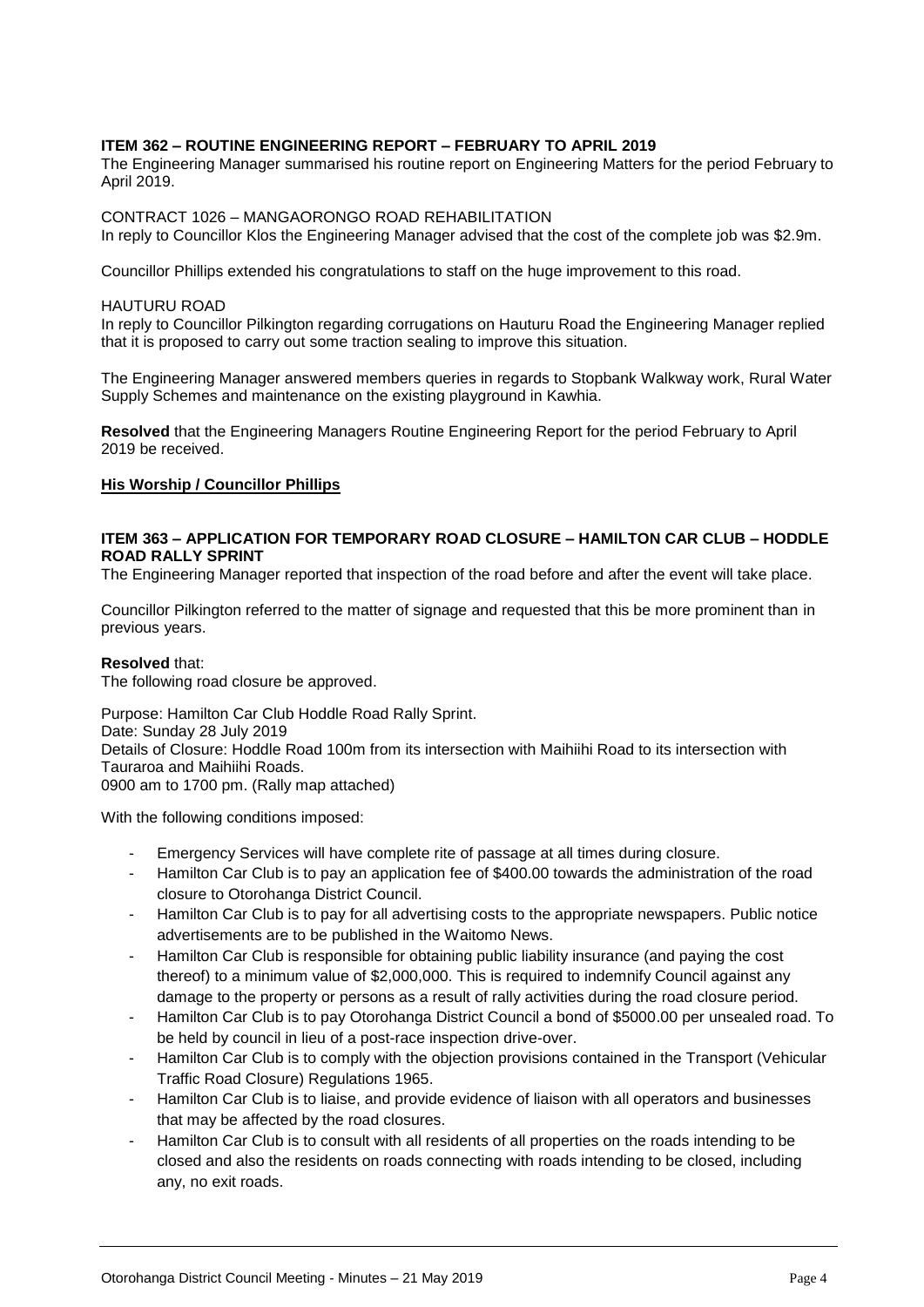- Two mail drops to residents are to be carried out. All initial mail drops to residents are to be approves by Council staff before distribution commences. The subsequent mail drop is to be completed no later than ten full days before the proposed closures.
- Hamilton Car Club is solely responsible for signposting and policing of the roads to be closed, to ensure that only vehicles connected with the event have access to the road closure areas. This includes arranging the delivery, erection and staffing of all road closure barriers and the removal thereof after closures. All gates and entranceways are to be taped and to ensure its removal thereafter.
- Signs advising of the road closures are to be erected at the start and end of the closed portions of the roads and on each intersecting road two weeks prior to the road closure. All signs are to be removed immediately after the closure. A Hamilton Car Club representative is to meet with Council Engineering staff regarding the required signs format, size, location and quantity of signs for approval before they are manufactured and erected.

#### **Councillor McConnell / Councillor Phillips**

#### **ITEM 361 – PRESENTATION -SPEED MANAGEMENT PLANNING – OTOROHANGA DISTRICT**

Representatives of the Waikato Regional Council being Nigel King, Madeline Alderton and Kimberly Brown attended the meeting to provide Council with a presentation on Regional Speed Management Planning and implementation seeking Council's feedback on:

- The overall regional approach to speed management and development of a Regional Speed Management Plan.
- Draft Regional Speed Management Policies and principles
- Institutional arrangement options for regional speed management
- Proposed safe and appropriate speed limits on Regional State Highways
- Other matters relating to speed management in the Otorohanga District.

Mr. King expressed apologies from Mr. H Verco, representatives of the New Zealand Police and members of the Projects Team who were unable to attend the presentation.

He also acknowledged the assistance and input from His Worship, Councillor Pilkington and Otorohanga District Council's Road Safety Officer, Rachel Stubbs.

The purpose of the presentation centred around:

- Why the Regional Council is talking to Local Government Authorities (Council)
- What is happening nationally on Speed management
- What is happening regionally on speed management
- Speed management Implementation in the region
- **Tools**
- Better ways of working together

Members were informed that it is proposed that the Regional Transport Committee receive feedback from all of its Road Shows together with the 'Draft Regional Speed Management Plan' at its meeting to be held on the 1st of July 2019.

Following consideration and endorsement of the "Draft Regional Speed Management Plan" a targeted consultation process will be undertaken with all the local territorial authorities and stakeholders with a view of finalising the plan at the Regional Transport Committee meeting to be held on 2 September 2019.

When asked members agreed that the best government option would be to transfer the bylaw making power to the Waikato Regional Council and delegate this to the Regional Transport Committee.

**Resolved** that the Waikato Regional Council presentation on Speed Management Planning be received.

#### **His Worship / Councillor Pilkington**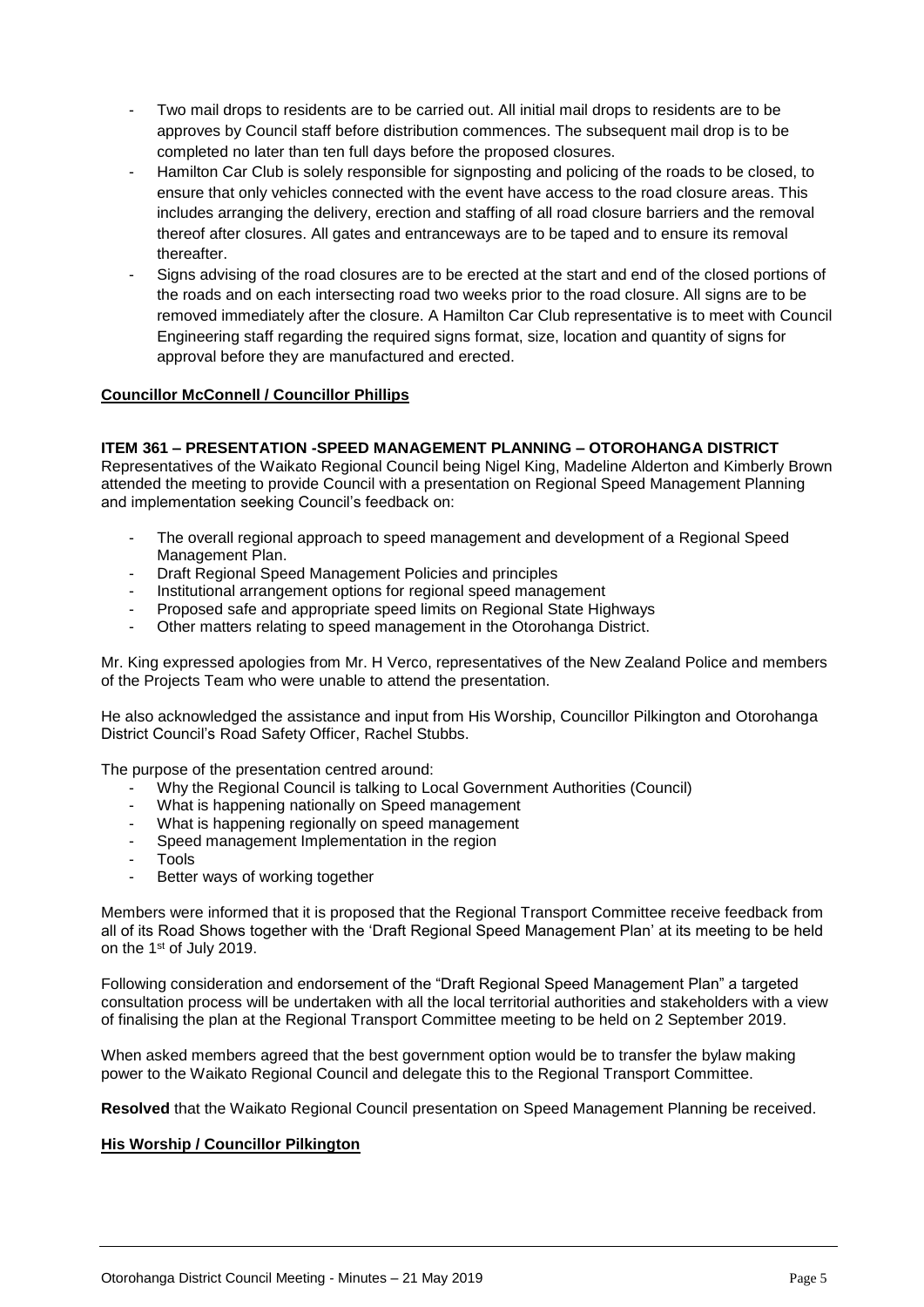#### **PRESENTATION - NEW ZEALAND MOTOR CARAVAN ASSOCIATION**

Representatives of the New Zealand Motor Caravan Association Messrs, Bruce Lahore and Michael Cullen attended the meeting.

Members were informed that there continues to be a levelling out of international visitors and that domestic tourism often increases when this occurs. .

Mr. Cullen advised that Otorohanga does not currently qualify as a 'Motorhome friendly town' due to there being no free public dump station in the area.

He said that funding is available for this purpose and that the association will also contribute to the provision of a free public dump station

His Worship thanked Messrs Lahore and Cullen for their presentation.

#### **ITEM 365 – DISTRICT LIBRARIAN'S REPORT**

The District Librarian attended the meeting and presented her report.

Councillor Klos outlined changes that are taking place at the Te Awamutu Library causing people living out of the Waipa District being charged significant fees to obtain books. Councillor Klos queried if online ordering of books and with these being couriered to rural ratepayers at their cost be promoted in Council's Newsletter, School Newsletters and online.

Both Councillor Pilkington and Councillor Phillips congratulated the District Librarian on a positive report.

**Resolved** that the District Librarian's report for the period January to May 2019 be received.

#### **Councillor Phillips / Councillor Williams**

#### **ITEM 364 – HAMILTON CITY COUNCIL FUNDING CONTRIBUTION TO SKYCITY APPLICATION**

The Corporate Services Manager summarised a report advising that the Hamilton City Council is asking for a financial contribution from this Council to oppose the Sky City application to install sixty gaming machines at Sky City Hamilton.

All members except Councillor Phillips said they did not support the request.

**Resolved** that Council not support the Hamilton City Council's request for a financial contribution to oppose the Sky City Application to install sixty gaming machines at Sky City Hamilton.

#### **His Worship / Councillor Pilkington**

#### **ITEM 366 – PLANNING REPORT FOR THE PERIOD JANUARY TO MARCH 2019**

The Chief Executive referred members to the Environmental Services Manager's report on resource consents and planning approvals granted during the period 1 January to 31 March 2019.

She asked members whether they had any questions in relation to the report.

**Resolved** that the Environmental Services Manager Planning Report for the period January to March 2019 be received.

#### **Councillor Klos / Councillor Williams**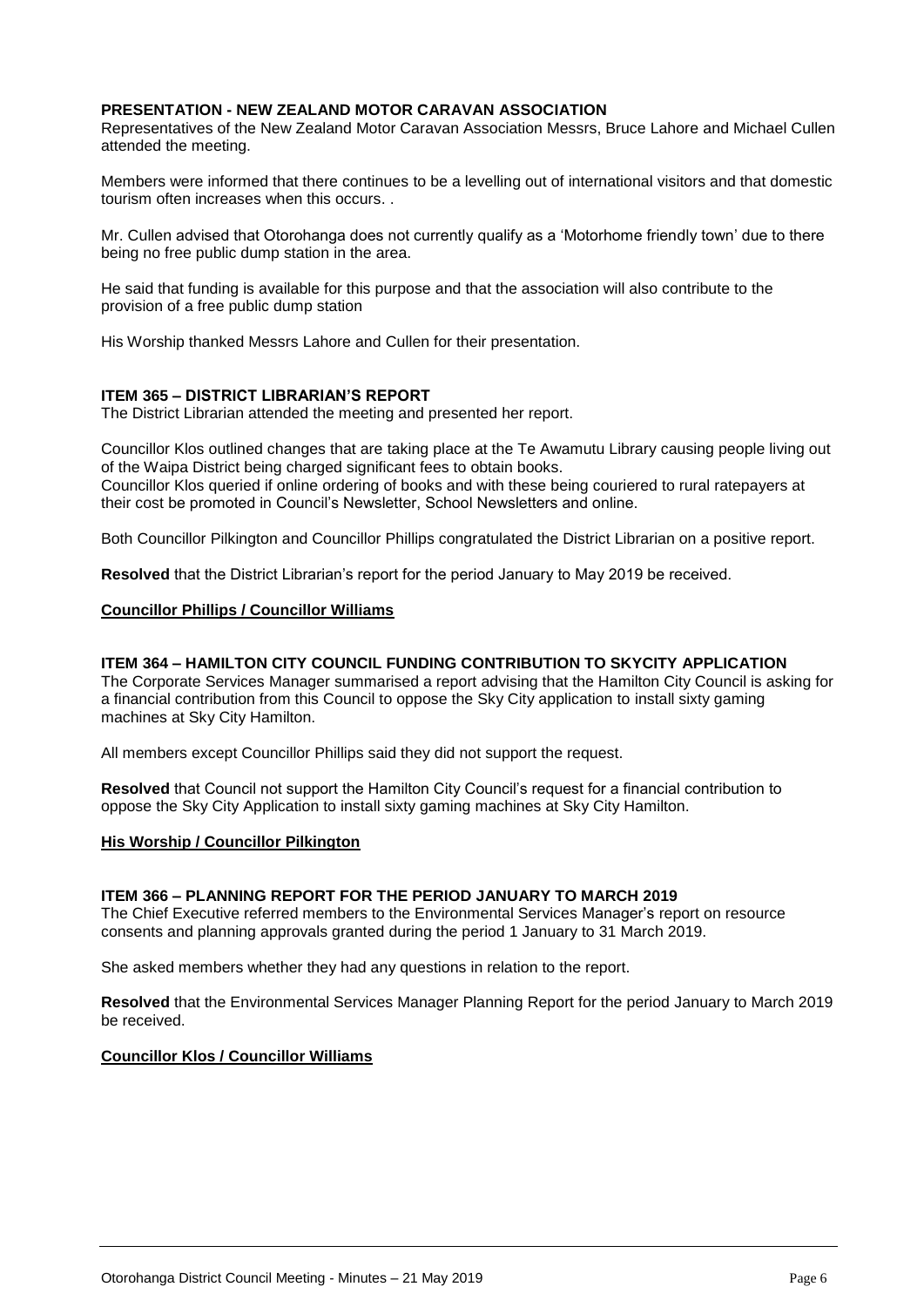#### **ITEM 367 – BUILDING CONTROL REPORT FOR THE PERIOD JANUARY TO MARCH 2019**

The Chief Executive referred members to the Environmental Services Manager's report on Building Control activity for the period 1 January 2019 to 31 March 2019.

She asked members whether they had any questions in relation to the report.

**Resolved** that the Environmental Services Manager's report on Building Control activity for the period 1 January 2019 to 31 March 2019 be received.

#### **His Worship / Councillor Phillips**

#### **ITEM 368 – ANIMAL CONTROL OFFICERS REPORT FOR JANUARY TO MARCH 2019**

The Chief Executive referred members to the Animal Control Officer's report for the period 1 January to 31 March 2019.

Councillor Christison queried whether there is any Bylaw concerning cats.

She was informed that there is currently no such Bylaw within the Otorohanga District.

**Resolved** that the Animal Control Officer's report Dog and Animal Control activities for the third quarter of the 2018 – 2019 financial year be received.

#### **Councillor Pilkington / Councillor McConnell**

#### **ITEM 369 – AROHENA SECURITY CAMERAS COMMITTEE REQUEST FOR FUNDING**

The Community and Economic Development Manager referred members to her report on the request from the Arohena Security Camera Committee that a Council grant of \$2500 go towards the establishment of a CCTV camera network in Arohena.

**Resolved** that Council accept the request from the Arohena Security Camera Committee and pays them a grant of \$2500 towards the supply and installation of the CCTV cameras at Arohena, with the funds being utilised from the sundry grants accounts.

#### **His Worship / Councillor Phillips**

#### **LUNCH ADJOURNMENT**

**Resolved** that Council adjourn for lunch at 11.58am.

#### **His Worship / Councillor Pilkington**

**Resolved** that Council adjourn its meeting following the lunch adjournment

#### **His Worship / Councillor Phillips**

#### **ITEM 370 – MATTERS REFERRED 16 APRIL 2019**

The Chief Executive took members through the schedule of matters referred.

As a result, an updated schedule will be presented at the next meeting of Council.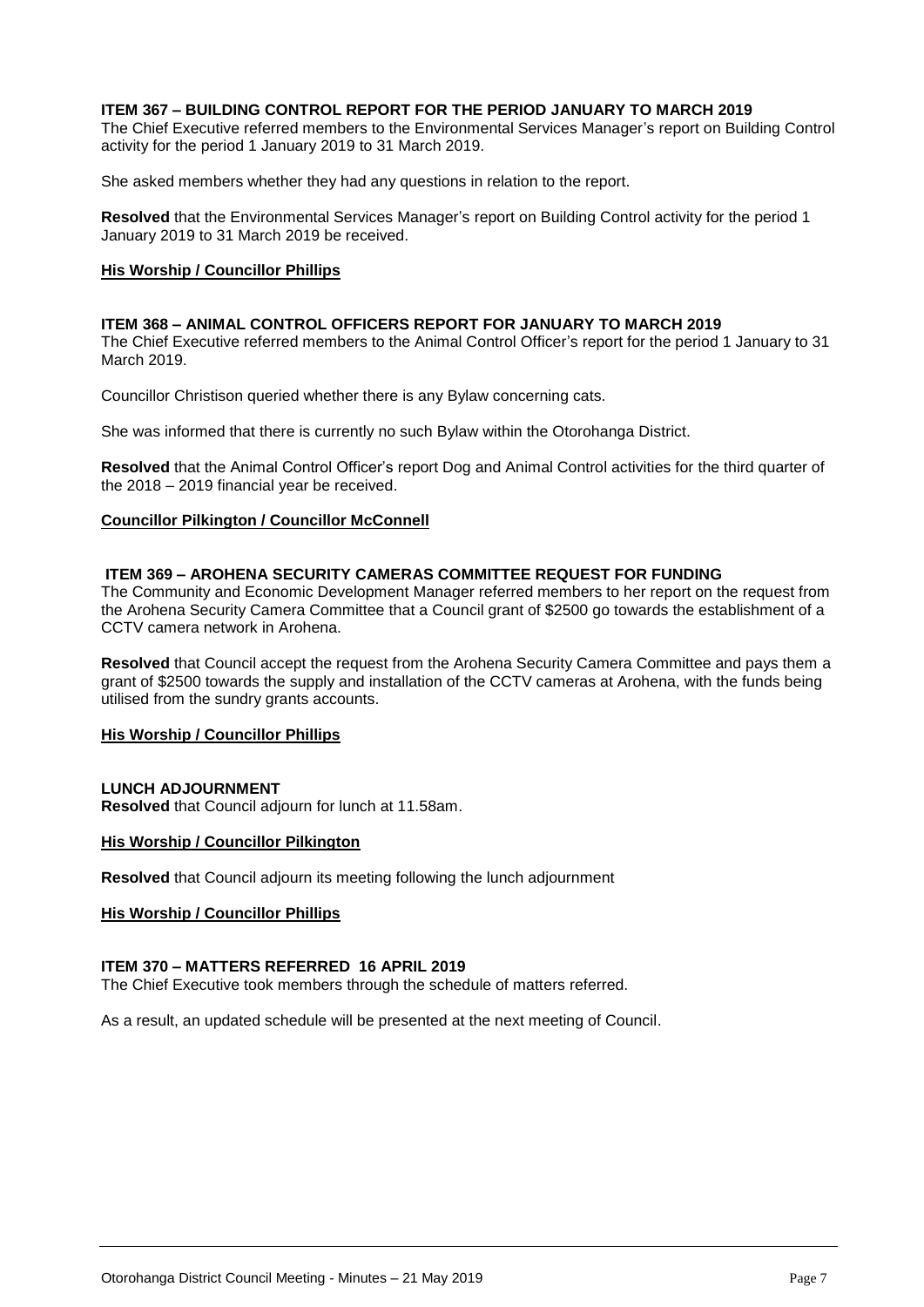#### **COUNCILLOR UPDATE**

#### **COUNCILLOR PILKINGTON**

#### ANZAC DAY CEREMONY

Attended the ANZAC Day ceremony held in Kawhia which went very well and was well attended. She extended thanks to Mrs. Armstrong for her involvement in organising the event.

#### WEST COAST CATCHMENT COMMITTEE

Will be attending the West Coast Catchment Committee meeting to be held this Thursday 23 May 2019.

#### WARD TOUR

Will be accompanying the Chief Executive this coming Monday on a tour of the Kawhia Tihiroa Ward.

#### **COUNCILLOR WILLIAMS**

OTOROHANGA DISTRICT DEVELOPMENT BOARD Attended the recent Otorohanga District Development Board breakfast.

#### **COUNCILLOR McCONNELL**

COUNCIL – SERVICE REQUEST SYSTEM A ratepayer had experienced an excellent response through requests being placed through Council's Service Request System.

#### **COUNCILLOR KLOS**

CREATIVE COMMUNITIES SCHEME

Extended her sincere apologies for not attending the recent assessment Committee meeting of the Creative Communities Scheme.

#### **STEAMFEST**

She was sorry to hear that the SteamFest event is not going ahead this year. She felt that the District is missing out on a good thing and an event that fits closely with this town.

#### TOURISM NEW ZEALAND – TIAKI PROMISE

An initiative by Tourism New Zealand is encouraging tourists to look after the environment. Councillor Klos said she would like to see Council adopt this initiative also.

His Worship felt that this would be a matter for discussion with Tourism Waikato.

#### NEWSPAPER ITEMS

Referred to newspaper items regarding a Federated Farmers and Council rates.

The Corporate Services Manager reported that Waitomo District Council has carried out a recent revaluation and that overall there is a 15% increase throughout the District.

He said that residential values were up 45%.

#### HERITAGE LISTING

Through a Newspaper article it was stated that the Otorohanga District has only eight Heritage listed building / structures.

The Chief Executive advised that the Heritage building / structures classification has changed and that this could be looked at under the review of the District Plan.

Councillor Klos expressed the opinion that the District was not taking advantage of having such building structures classified.